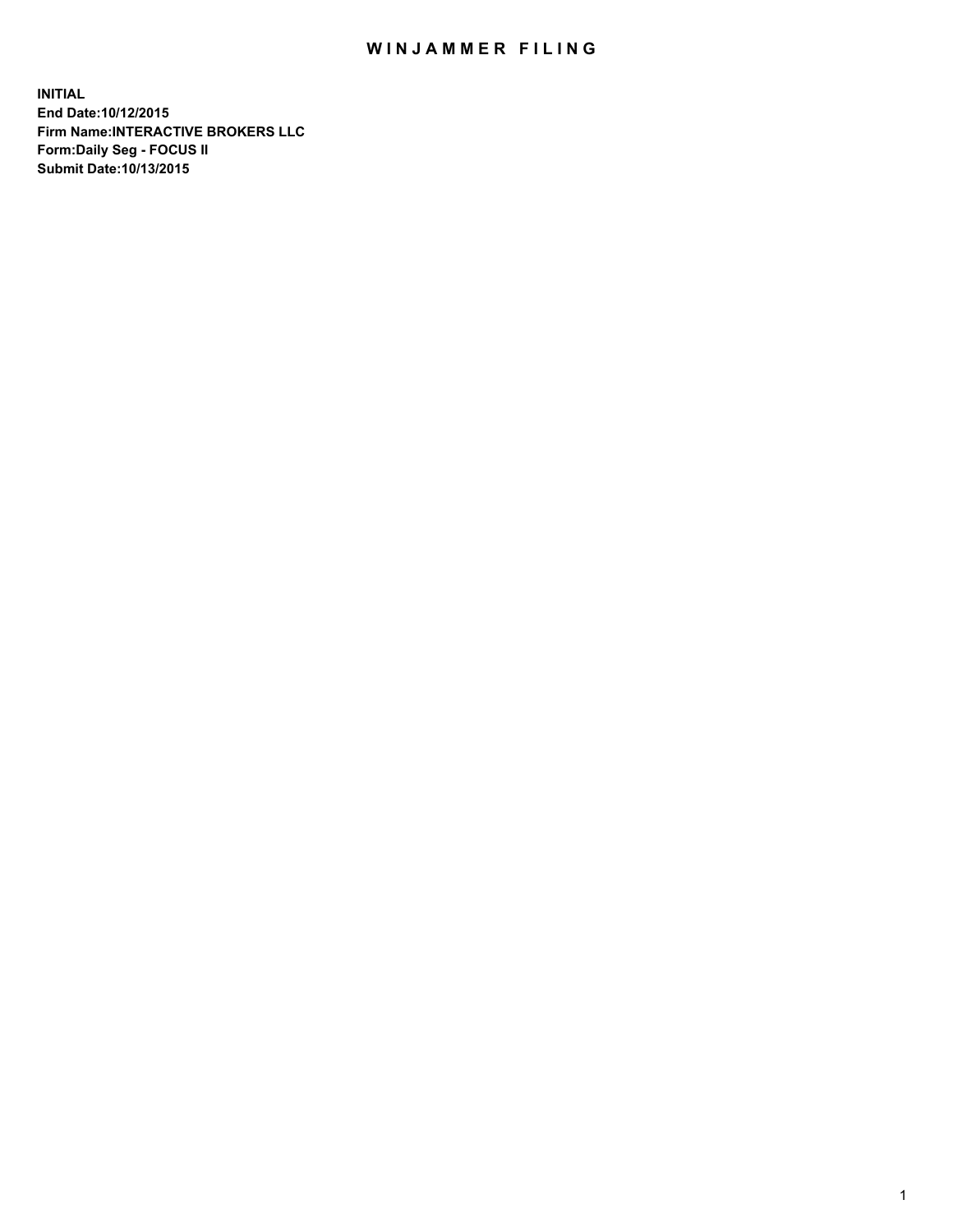## **INITIAL End Date:10/12/2015 Firm Name:INTERACTIVE BROKERS LLC Form:Daily Seg - FOCUS II Submit Date:10/13/2015 Daily Segregation - Cover Page**

| Name of Company<br><b>Contact Name</b><br><b>Contact Phone Number</b><br><b>Contact Email Address</b>                                                                                                                                                                                                                          | <b>INTERACTIVE BROKERS LLC</b><br><b>Alex Parker</b><br>203-618-7738<br>aparker@interactivebrokers.com |
|--------------------------------------------------------------------------------------------------------------------------------------------------------------------------------------------------------------------------------------------------------------------------------------------------------------------------------|--------------------------------------------------------------------------------------------------------|
| FCM's Customer Segregated Funds Residual Interest Target (choose one):<br>a. Minimum dollar amount: ; or<br>b. Minimum percentage of customer segregated funds required:% ; or<br>c. Dollar amount range between: and; or<br>d. Percentage range of customer segregated funds required between:% and%.                         | <u>0</u><br>155,000,000 245,000,000<br><u>00</u>                                                       |
| FCM's Customer Secured Amount Funds Residual Interest Target (choose one):<br>a. Minimum dollar amount: ; or<br>b. Minimum percentage of customer secured funds required:%; or<br>c. Dollar amount range between: and; or<br>d. Percentage range of customer secured funds required between: % and %.                          | $\overline{\mathbf{0}}$<br>80,000,000 120,000,000<br><u>00</u>                                         |
| FCM's Cleared Swaps Customer Collateral Residual Interest Target (choose one):<br>a. Minimum dollar amount: ; or<br>b. Minimum percentage of cleared swaps customer collateral required:% ; or<br>c. Dollar amount range between: and; or<br>d. Percentage range of cleared swaps customer collateral required between:% and%. | <u>0</u><br>0 <sub>0</sub><br>0 <sub>0</sub>                                                           |

Attach supporting documents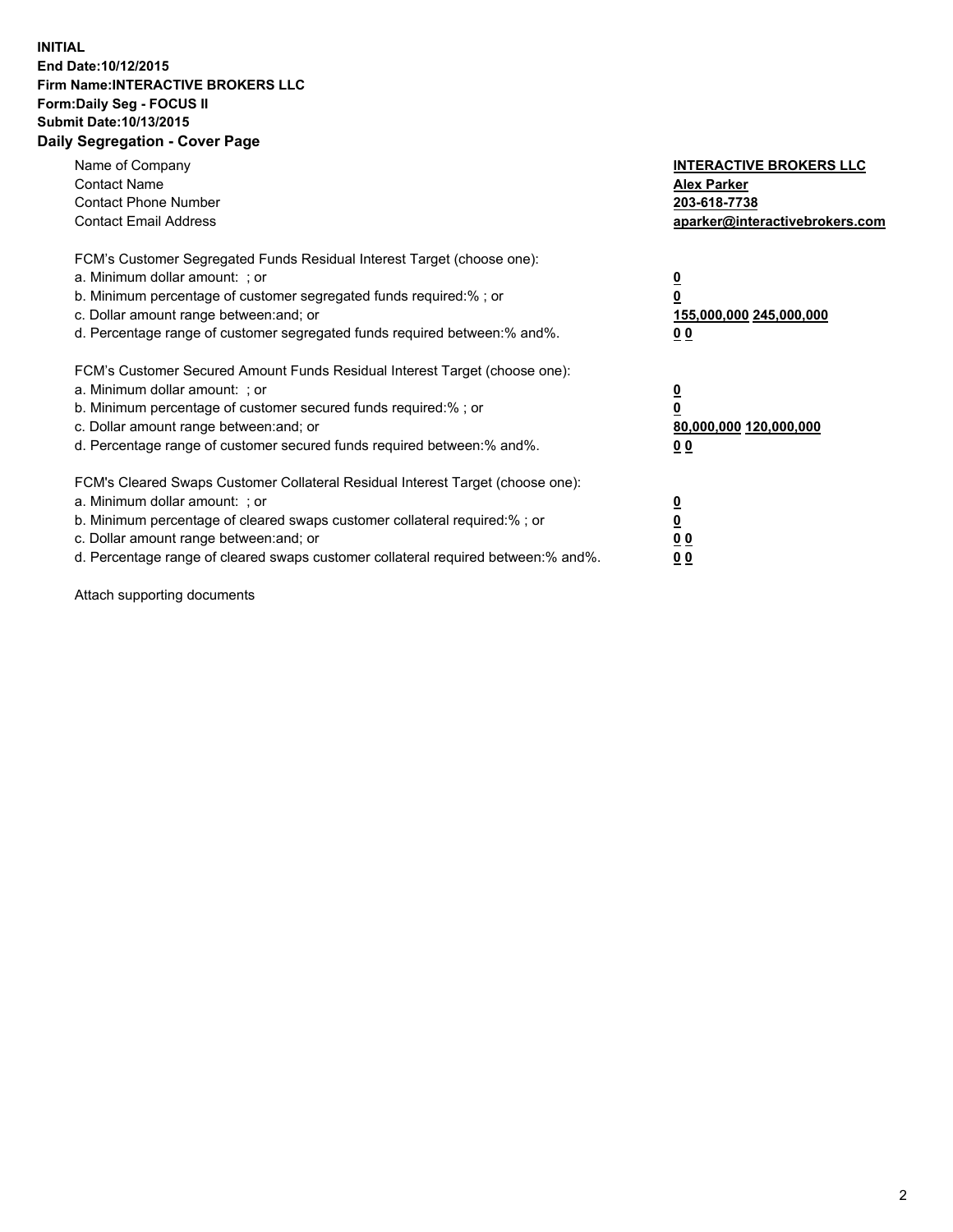## **INITIAL End Date:10/12/2015 Firm Name:INTERACTIVE BROKERS LLC Form:Daily Seg - FOCUS II Submit Date:10/13/2015 Daily Segregation - Secured Amounts**

|     | Dany Oogrogaach - Ocearea Amounta                                                           |                                  |
|-----|---------------------------------------------------------------------------------------------|----------------------------------|
|     | Foreign Futures and Foreign Options Secured Amounts                                         |                                  |
|     | Amount required to be set aside pursuant to law, rule or regulation of a foreign            | $0$ [7305]                       |
|     | government or a rule of a self-regulatory organization authorized thereunder                |                                  |
| 1.  | Net ledger balance - Foreign Futures and Foreign Option Trading - All Customers             |                                  |
|     | A. Cash                                                                                     | 360,928,136 [7315]               |
|     | B. Securities (at market)                                                                   | $0$ [7317]                       |
| 2.  | Net unrealized profit (loss) in open futures contracts traded on a foreign board of trade   | -18,375,115 [7325]               |
| 3.  | Exchange traded options                                                                     |                                  |
|     | a. Market value of open option contracts purchased on a foreign board of trade              | 25,913 [7335]                    |
|     | b. Market value of open contracts granted (sold) on a foreign board of trade                | -27,677 [7337]                   |
| 4.  | Net equity (deficit) (add lines 1.2. and 3.)                                                | 342,551,257 [7345]               |
| 5.  | Account liquidating to a deficit and account with a debit balances - gross amount           | 1,000,688 [7351]                 |
|     | Less: amount offset by customer owned securities                                            | 0 [7352] 1,000,688 [7354]        |
| 6.  | Amount required to be set aside as the secured amount - Net Liquidating Equity              | 343,551,945 [7355]               |
|     | Method (add lines 4 and 5)                                                                  |                                  |
| 7.  | Greater of amount required to be set aside pursuant to foreign jurisdiction (above) or line | 343,551,945 [7360]               |
|     | 6.                                                                                          |                                  |
|     | FUNDS DEPOSITED IN SEPARATE REGULATION 30.7 ACCOUNTS                                        |                                  |
| 1.  | Cash in banks                                                                               |                                  |
|     | A. Banks located in the United States                                                       | 300,149 [7500]                   |
|     | B. Other banks qualified under Regulation 30.7                                              | 0 [7520] 300,149 [7530]          |
| 2.  | Securities                                                                                  |                                  |
|     | A. In safekeeping with banks located in the United States                                   | 361,750,066 [7540]               |
|     | B. In safekeeping with other banks qualified under Regulation 30.7                          | 0 [7560] 361,750,066 [7570]      |
| 3.  | Equities with registered futures commission merchants                                       |                                  |
|     | A. Cash                                                                                     | $0$ [7580]                       |
|     | <b>B.</b> Securities                                                                        | $0$ [7590]                       |
|     | C. Unrealized gain (loss) on open futures contracts                                         | $0$ [7600]                       |
|     | D. Value of long option contracts                                                           | $0$ [7610]                       |
|     | E. Value of short option contracts                                                          | 0 [7615] 0 [7620]                |
| 4.  | Amounts held by clearing organizations of foreign boards of trade                           |                                  |
|     | A. Cash                                                                                     | $0$ [7640]                       |
|     | <b>B.</b> Securities                                                                        | $0$ [7650]                       |
|     | C. Amount due to (from) clearing organization - daily variation                             | $0$ [7660]                       |
|     | D. Value of long option contracts                                                           | $0$ [7670]                       |
|     | E. Value of short option contracts                                                          | 0 [7675] 0 [7680]                |
| 5.  |                                                                                             |                                  |
|     | Amounts held by members of foreign boards of trade<br>A. Cash                               | 110,407,492 [7700]               |
|     | <b>B.</b> Securities                                                                        |                                  |
|     | C. Unrealized gain (loss) on open futures contracts                                         | $0$ [7710]                       |
|     |                                                                                             | -20,030,352 [7720]               |
|     | D. Value of long option contracts                                                           | 25,920 [7730]                    |
|     | E. Value of short option contracts                                                          | -27,676 [7735] 90,375,384 [7740] |
| 6.  | Amounts with other depositories designated by a foreign board of trade                      | $0$ [7760]                       |
| 7.  | Segregated funds on hand                                                                    | $0$ [7765]                       |
| 8.  | Total funds in separate section 30.7 accounts                                               | 452,425,599 [7770]               |
| 9.  | Excess (deficiency) Set Aside for Secured Amount (subtract line 7 Secured Statement         | 108,873,654 [7380]               |
|     | Page 1 from Line 8)                                                                         |                                  |
| 10. | Management Target Amount for Excess funds in separate section 30.7 accounts                 | 80,000,000 [7780]                |
| 11. | Excess (deficiency) funds in separate 30.7 accounts over (under) Management Target          | 28,873,654 [7785]                |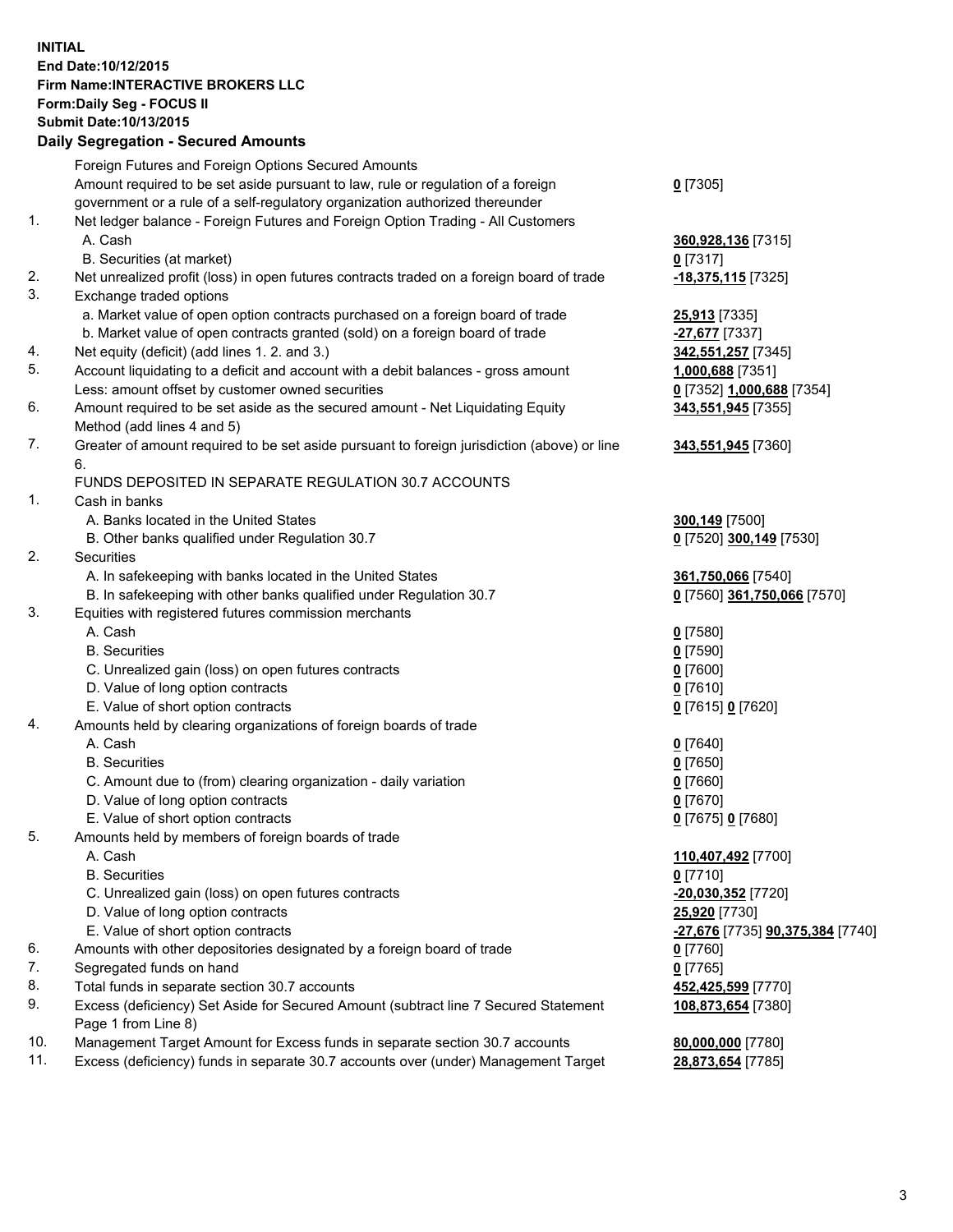**INITIAL End Date:10/12/2015 Firm Name:INTERACTIVE BROKERS LLC Form:Daily Seg - FOCUS II Submit Date:10/13/2015 Daily Segregation - Segregation Statement** SEGREGATION REQUIREMENTS(Section 4d(2) of the CEAct) 1. Net ledger balance A. Cash **2,684,753,652** [7010] B. Securities (at market) **0** [7020] 2. Net unrealized profit (loss) in open futures contracts traded on a contract market **-105,158,269** [7030] 3. Exchange traded options A. Add market value of open option contracts purchased on a contract market **72,271,040** [7032] B. Deduct market value of open option contracts granted (sold) on a contract market **-141,704,675** [7033] 4. Net equity (deficit) (add lines 1, 2 and 3) **2,510,161,748** [7040] 5. Accounts liquidating to a deficit and accounts with debit balances - gross amount **502,306** [7045] Less: amount offset by customer securities **0** [7047] **502,306** [7050] 6. Amount required to be segregated (add lines 4 and 5) **2,510,664,054** [7060] FUNDS IN SEGREGATED ACCOUNTS 7. Deposited in segregated funds bank accounts A. Cash **226,158,566** [7070] B. Securities representing investments of customers' funds (at market) **1,500,699,898** [7080] C. Securities held for particular customers or option customers in lieu of cash (at market) **0** [7090] 8. Margins on deposit with derivatives clearing organizations of contract markets A. Cash **25,177,994** [7100] B. Securities representing investments of customers' funds (at market) **1,042,811,329** [7110] C. Securities held for particular customers or option customers in lieu of cash (at market) **0** [7120] 9. Net settlement from (to) derivatives clearing organizations of contract markets **-13,283,402** [7130] 10. Exchange traded options A. Value of open long option contracts **72,254,052** [7132] B. Value of open short option contracts **-141,687,746** [7133] 11. Net equities with other FCMs A. Net liquidating equity **0** [7140] B. Securities representing investments of customers' funds (at market) **0** [7160] C. Securities held for particular customers or option customers in lieu of cash (at market) **0** [7170] 12. Segregated funds on hand **0** [7150] 13. Total amount in segregation (add lines 7 through 12) **2,712,130,691** [7180] 14. Excess (deficiency) funds in segregation (subtract line 6 from line 13) **201,466,637** [7190] 15. Management Target Amount for Excess funds in segregation **155,000,000** [7194] **46,466,637** [7198]

16. Excess (deficiency) funds in segregation over (under) Management Target Amount Excess